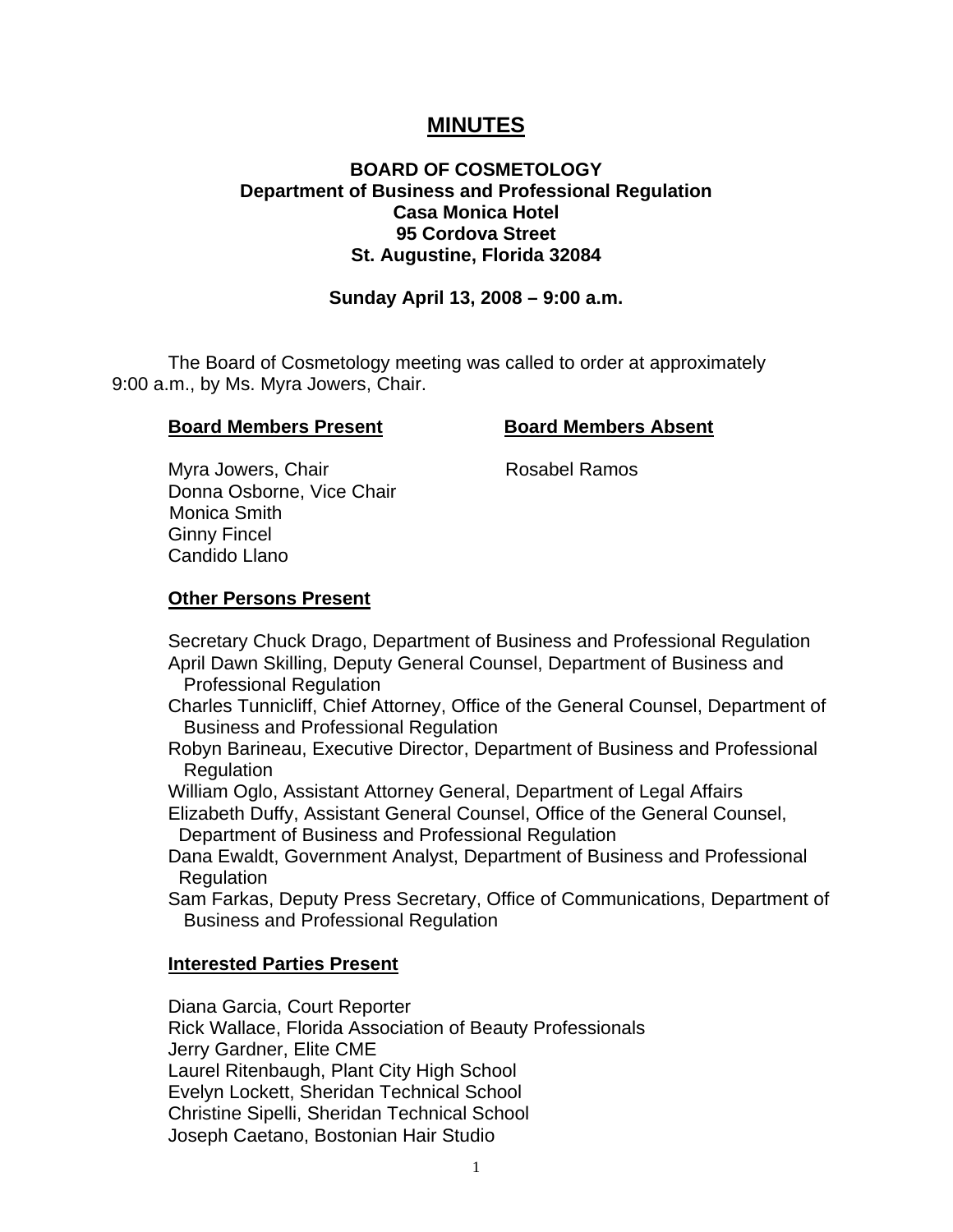John Conley, The Hairwraps Company Janet McCormick Barbara Sposato, Respondent Heather Prahl, Respondent Nicky Tran, Respondent Mark Thomas, Respondent Amy Green, Respondent Yaqueline Merino, Respondent Maya Thomas, Maya's School of Beaute Sadande Sy, Ebrading.net Carol Smith, Ebrading.net Carrie Crawford, Ebrading.net Mathias Kouadio, Ebrading.net Aminata Diba M. Diba Hassan Diop Khandy Ndiaye Aminata Kaba Amy Diaw Mariama Ndiaye Ernisa Barnwell Frank Ose-Awrol Diana Osei

 The meeting was opened with a roll call and a quorum was established. Chair Jowers excused Ms. Rosabel Ramos' absence from the meeting.

 Ms. Robyn Barineau, Executive Director, introduced Secretary Chuck Drago to the board. Secretary Drago thanked the board for the opportunity to join their meeting and extended his appreciation to the members for their service on the board and for their commitment in working together for the consumer and for the profession. Secretary Drago echoed former Secretary Benson's focus for streamlining department processes, reducing call wait time with the Customer Contact Center, and reducing the application processing time. Secretary Drago thanked the Legislature for their continued support of these important initiatives. Secretary Drago presented the board with a poster which highlighted unlicensed activity in the cosmetology profession. The poster and others like it focusing on unlicensed activity will be displayed in public areas such as major malls as part of a full media campaign for public awareness and education. The board thanked Secretary Drago for attending the meeting.

 Ms. Barineau also introduced and welcomed Deputy General Counsel April Dawn Skilling, Chief Attorney Charles Tunnicliff, and Deputy Press Secretary Sam Farkas to the board meeting.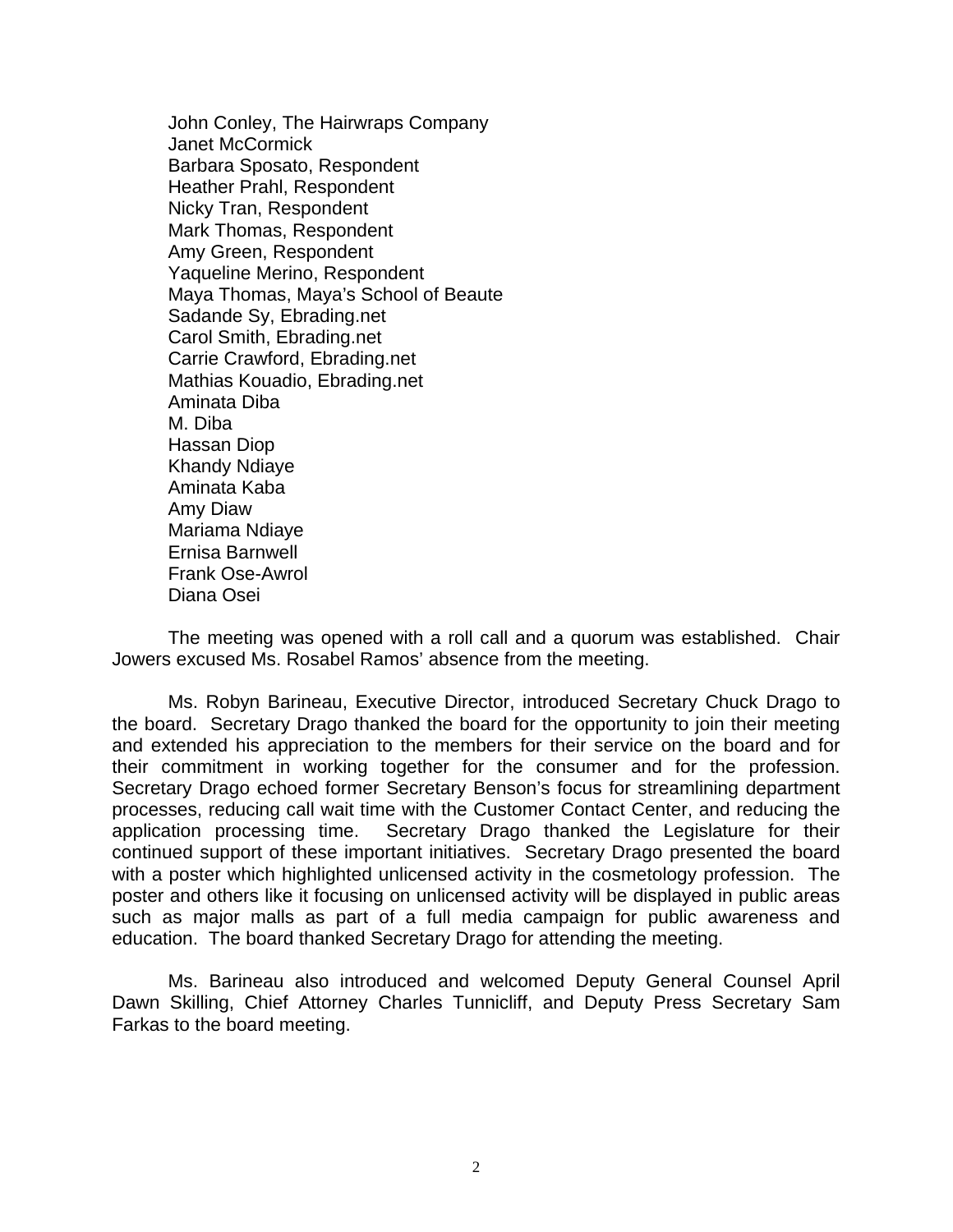#### **Approval of Minutes: January 28, 2008**

Ms. Donna Osborne, Vice Chair, moved to approve the minutes from the January 28, 2008, board meeting. Ms. Ginny Fincel seconded the motion. The motion passed unanimously.

#### **Disciplinary Matters**

Mr. William Oglo, Assistant Attorney General, inquired if all the board members had received their board meeting materials and if the members had reviewed all the materials. All members responded in the affirmative to these questions.

#### **Informal Hearings**

 Regarding Case No. 2006-065746 against Amy C. Green of Lake Placid, Ms. Elizabeth Duffy, Assistant Attorney General, informed the board that the Respondent had elected an informal hearing in the matter. Ms. Green was present for the meeting and was sworn in by the Court Reporter. Ms. Duffy presented the department's case in this matter and suggesting assessing a fine of \$1,000 and costs of \$127.31. Vice Chair Osborne moved that the board find the Respondent was properly served with the Administrative Complaint, that there was competent and substantial evidence to support the allegations as set forth in the Administrative Complaint and impose a fine of \$1,000 and costs of \$127.31 to be paid over a period of six months, with the first payment of \$127.31 due within 30 days of the final order and five monthly payments of \$200. Ms. Fincel seconded the motion and the motion passed unanimously.

 Regarding Case No. 2007-043092 against Barbara Sposato of Port Richey, Ms. Duffy informed the board that the Respondent had elected an informal hearing in the matter. Ms. Sposato was present for the meeting and was sworn in by the Court Reporter. Ms. Duffy presented the department's case in this matter and suggesting assessing a fine of \$500 and costs of \$55.32. Vice Chair Osborne moved that the board find the Respondent was properly served with the Administrative Complaint, that there was competent and substantial evidence to support the allegations as set forth in the Administrative Complaint and impose a fine of \$500 and costs of \$55.32 to be paid over a period of six months, with the first payment of \$55.32 due within 30 days of the final order and five monthly payments of \$100. Ms. Fincel seconded the motion and the motion passed unanimously.

 Regarding Case No. 2007-007707 against Cartoon Cuts of Ft. Lauderdale, Ms. Duffy requested that the case be pulled from the agenda to be considered at a later date.

 Regarding Case Nos. 2006-065653 and 2006-065662 against David Beaudrie and International Health & Skin Care Institute of Odessa, Ms. Duffy requested that the cases be pulled from the agenda to be considered at a later date.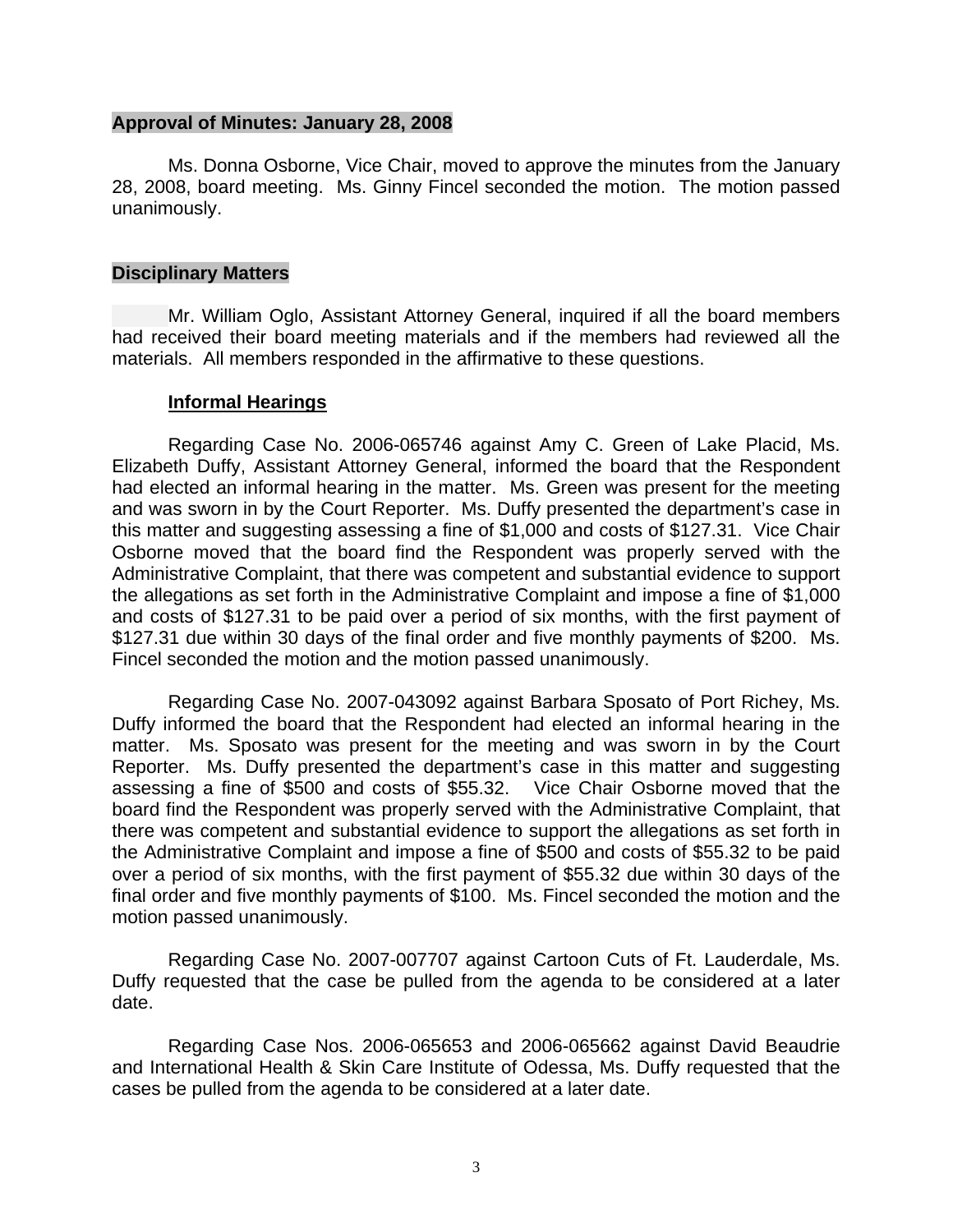Regarding Case Nos. 2006-063594 and 2006-050397 against Healther Prahl of Lakeland, Ms. Duffy informed the board that the Respondent had elected an informal hearing in the matter. Ms. Prahl was present for the meeting and was sworn in by the Court Reporter. Ms. Duffy presented the department's case in this matter and suggested assessing a fine of \$500 and costs of \$117.19. Vice Chair Osborne moved that the board find the Respondent was properly served with the Administrative Complaint, that there was competent and substantial evidence to support the allegations as set forth in the Administrative Complaint and impose a fine of \$500 and costs of \$55.32 to be paid over a period of six months, with the first payment of \$117.19 due within 30 days of the final order and five monthly payments of \$100. Ms. Fincel seconded the motion and the motion passed unanimously.

 Regarding Case No. 2007-012458 against Salon Ceilo and Spa #3234 of Palm Beach Gardens, Ms. Duffy stated that the Respondent elected an informal hearing however, the Respondent was not present for the meeting. Ms. Duffy presented the department's case and suggested assessing a fine of \$1,000 and costs of \$114.47. Ms. Duffy informed the board that the fine and costs were paid in full. Vice Chair Osborne moved that the board find the Respondent was properly served with the Administrative Complaint, that there was competent and substantial evidence to support the allegations as set forth in the Administrative Complaint and impose a fine of \$1,000 and costs of \$114.47. Ms. Fincel seconded the motion and the motion passed unanimously.

 Regarding Case No. 2007-036245 against Sophisticated Styles of Palm Harbor, Ms. Duffy informed the board that the Respondent had elected an informal hearing in the matter. Mr. Mark Thomas was present for the meeting and was sworn in by the Court Reporter. Ms. Duffy presented the department's case in this matter and suggested assessing a fine of \$500 and costs of \$50.32. Vice Chair Osborne moved that the board find the Respondent was properly served with the Administrative Complaint, that there was competent and substantial evidence to support the allegations as set forth in the Administrative Complaint and impose a fine of \$500 and costs of \$50.32 to be paid within 30 days of the final order. Ms. Fincel seconded the motion and the motion passed unanimously.

#### **Motions for Waiver of Rights and Final Order**

 Unless otherwise stated, by appropriate motion the board found that the Respondent was properly served with the Administrative Complaint, the Respondent failed to respond within 21 days thereby waiving their right to elect a hearing in this matter, the board accepted the allegations as stated in the Administrative Complaint and adopted them as the findings of fact and conclusions of law of the board, and imposed the penalties shown below:

**EXECOTE:** Cornerstone Beauty Salon; Orlando Case No. 2007-018377 \$2,500 fine and \$26.00 costs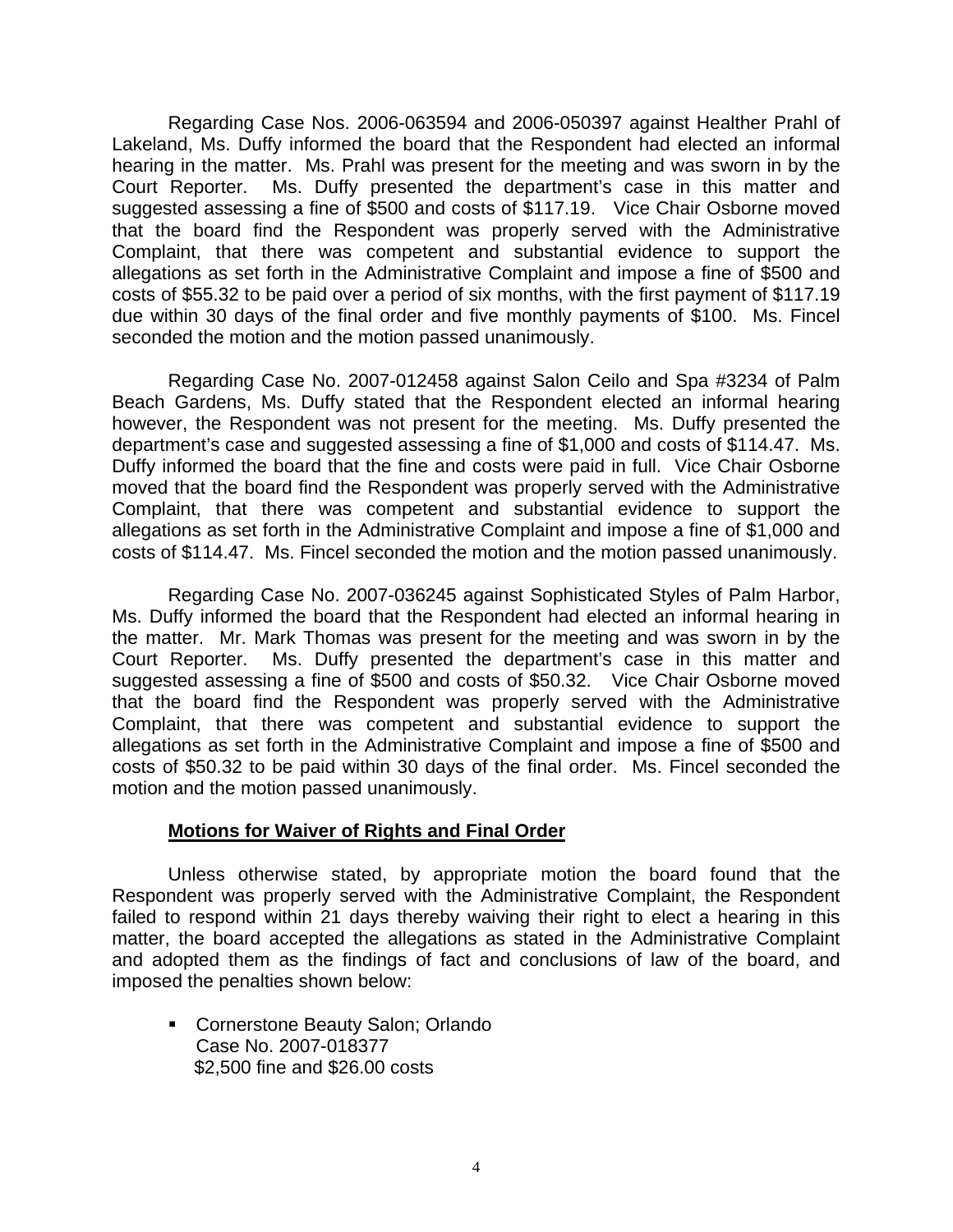- Fade Masters, d/b/a Fade Experts; Tampa Case No. 2006-030454 \$1,000 fine and \$51.55 costs
- **Gift Hair Design; Pensacola** Case No. 2007-047919 \$500 fine and \$56.80 costs
- Latecia Davis, d/b/a Platinum Hair Studio; Lake Monroe Case No. 2007-002991 \$500 fine and \$50.37 costs
- Tabitha Toombs; Ft. Pierce Case No. 2007-003234 \$1,500 fine and \$114.47 costs
- Tai Buu Nguyen; Tampa Case No. 2007-043319 \$500 fine and \$43.23 costs

Regarding Case No. 2006-052530 against Nail 1<sup>st</sup> & Spa of Jensen Beach, Ms. Duffy presented the department's case and suggested assessing a fine of \$1,500 and costs of \$216.04. The Respondent was not present for the meeting. Vice Chair Osborne moved that the board find that the Respondent was properly served with the Administrative Complaint, the Respondent failed to respond within 21 days thereby waiving their right to elect a hearing in the matter, that the board accept the allegations as stated in the Administrative Complaint and adopt them as the findings of fact and conclusions of law of the board and impose a fine of \$1,500 and costs of \$216.04, plus six months probation against the Respondent's salon license CE9962111, and in the event the Respondent fails to comply with the terms of the probation, the Respondent's salon license will be suspended for the remaining period of the probation.

 Regarding Case No. 2007-022894 against Sandra Tassy of West Palm Beach, Ms. Duffy presented the department's case and suggested assessing a fine of \$1,000 and costs of \$105.45. The Respondent was not present for the meeting. Vice Chair Osborne moved that the board find that the Respondent was properly served with the Administrative Complaint, the Respondent failed to respond within 21 days thereby waiving their right to elect a hearing in the matter, that the board accept the allegations as stated in the Administrative Complaint and adopt them as the findings of fact and conclusions of law of the board and impose a fine of \$1,000, costs of \$105.45 and a letter of reprimand. Ms. Fincel seconded the motion and the motion passed unanimously. Vice Chair Osborne requested Ms. Duffy contact the Regional Inspection Office for a follow-up inspection to ensure that Ms. Tassy is no longer working unlicensed.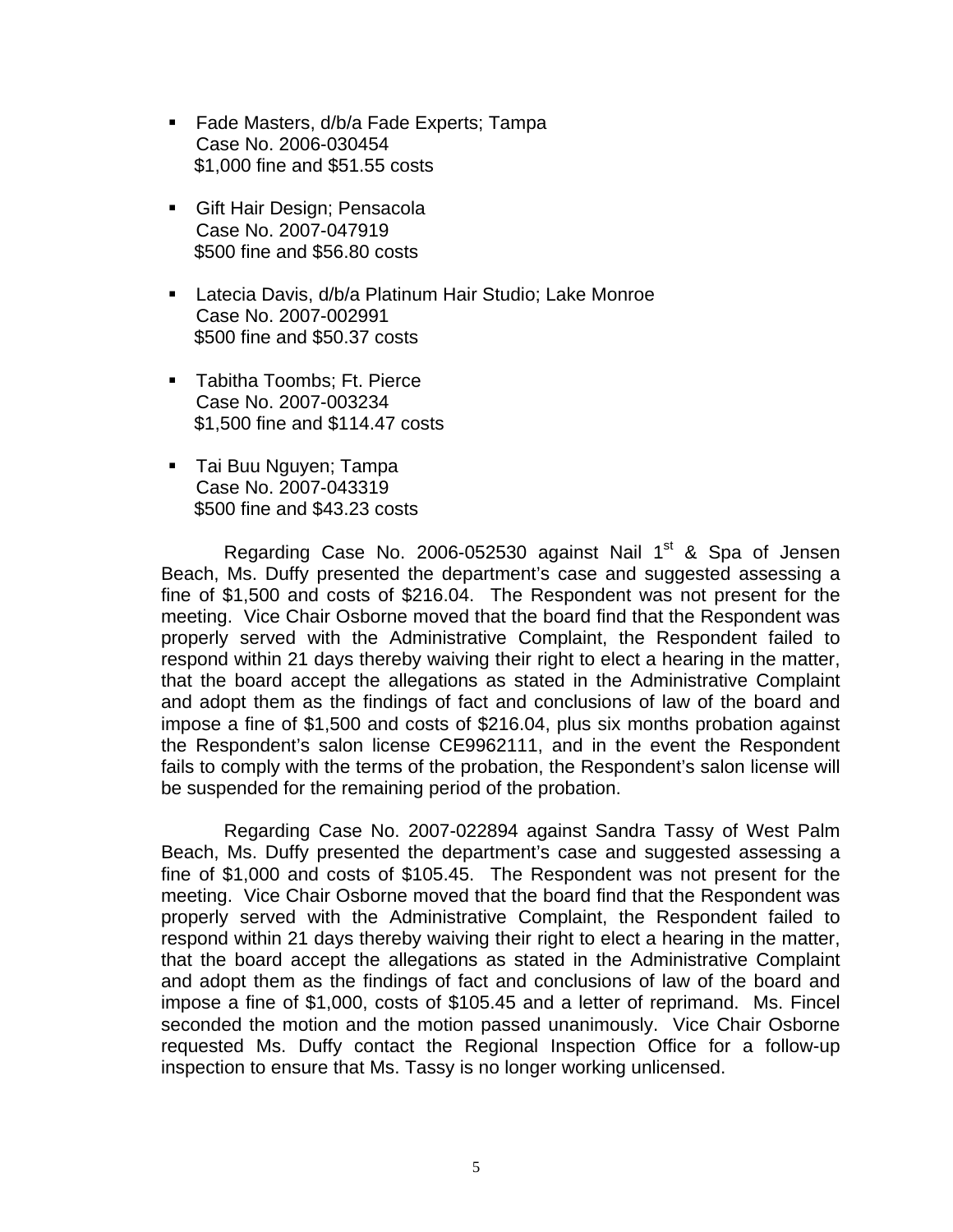#### **Settlement Stipulations (Continued)**

 Regarding Case No. 2007-013488 against Khady Ndiaye of St. Petersburg, Ms. Duffy informed the board that the matter was agendaed as a Motion for Waiver of Rights and Final Order, however, the Respondent was present for the meeting and requested to enter into a Settlement Stipulation in this matter. Ms. Ndiaye was sworn in by the Court Reporter. Ms. Duffy presented the department's case and suggested assessing a fine of \$150.00. Vice Chair Osborne moved that the board adopt the Stipulation of the parties as the board's final action in this matter and incorporate it and all of its terms into a Final Order. Ms. Fincel seconded the motion and the motion passed unanimously.

 Regarding Case No. 2007-055788 against Charles Ballaguel of Port St. Lucie, Ms. Duffy presented the department's case and suggested assessing a fine of \$1,000 and costs of \$130.33. Vice Chair Osborne moved that the board adopt the Stipulation of the parties as the board's final action in this matter and incorporate it and all of its terms into a Final Order. Ms. Fincel seconded the motion and the motion passed unanimously.

 Regarding Case No. 2006-059855 against Chic and Sassy of Orlando, Ms. Duffy presented the department's case and suggested assessing a fine of \$1,000. Vice Chair Osborne moved to reject the department's suggested settlement. Vice Chair Osborne moved that the board impose a fine of \$1,000, plus a one-year period of probation against the Respondent's salon license CE84418, and should the Respondent fail to comply with the terms of the probation, as incorporated in the terms of the Final Order, the Respondent's salon license will be suspended for the remaining period of the probation.

 Regarding Case No. 2007-005574 against City Nail Salon of West Palm Beach, Ms. Duffy presented the department's case and suggested assessing a fine of \$1,500 and costs of \$147.14. Vice Chair Osborne moved to reject the department's suggested settlement. Vice Chair Osborne moved that the board impose a fine of \$1,500, costs of \$147.14, a one-year period of probation against the Respondent's salon license CE84267, and should the Respondent fail to comply with the terms of the probation, as incorporated in the terms of the Final Order, the Respondent's salon license will be suspended for the remaining period of the probation.

 Regarding Case No. 2007-015557 against Jose G. Otero of Kissimmee, Ms. Duffy presented the department's case and suggested assessing a fine of \$500 and costs of \$28.09. Vice Chair Osborne moved that the board adopt the Stipulation of the parties as the board's final action in this matter and incorporate it and all of its terms into a Final Order. Ms. Fincel seconded the motion and the motion passed unanimously.

 Regarding Case No. 2007-007696 against Myrline Marseille of Hypoluxo, Ms. Duffy presented the department's case and suggested assessing a fine of \$500 and costs of \$114.87. Vice Chair Osborne moved that the board adopt the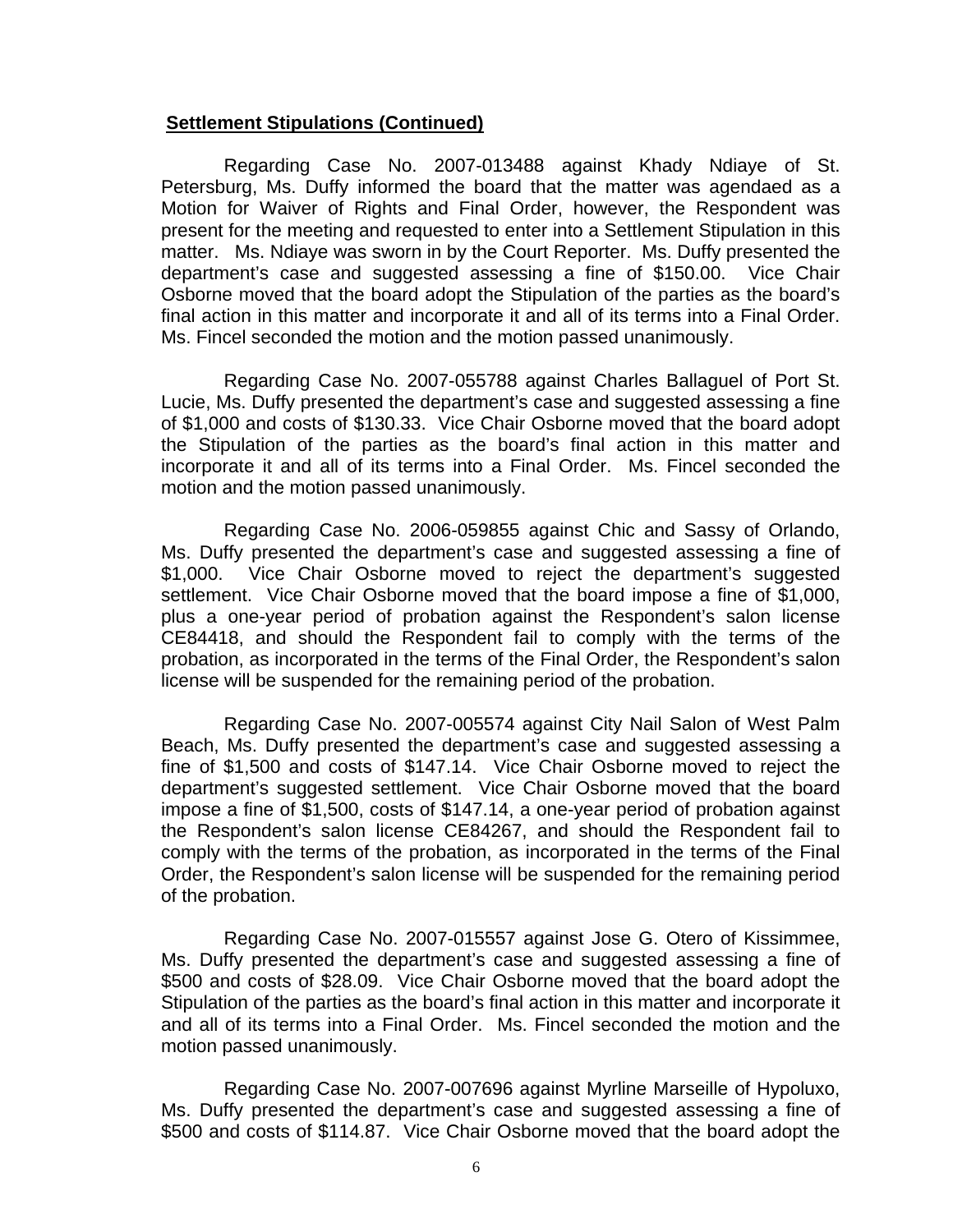Stipulation of the parties as the board's final action in this matter and incorporate it and all of its terms into a Final Order. Ms. Monica Smith seconded the motion and the motion passed unanimously.

 Regarding Case No. 2007-005581 against Nicky L. Tran of Lake Worth, Ms. Duffy presented the department's case and suggested assessing a fine of \$500 and costs of \$147.14. Ms. Tran was present and was sworn in by the Court Reporter. Ms. Duffy informed the board that the fine and costs are paid in full. Vice Chair Osborne moved that the board adopt the Stipulation of the parties as the board's final action in this matter and incorporate it and all of its terms into a Final Order. Ms. Smith seconded the motion and the motion passed unanimously.

 Regarding Case No. 2007-013256 against Tony's Unisex Hair Care Center of Longwood, Ms. Duffy presented the department's case and suggested assessing a fine of \$1,000 and costs of \$19.68. Vice Chair Osborne moved that the board adopt the Stipulation of the parties as the board's final action in this matter and incorporate it and all of its terms into a Final Order to be paid over a period of six months, with the first payment of \$19.68 due within 30 days of the final order and five monthly payments of \$200. Ms. Fincel seconded the motion and the motion passed unanimously.

 Regarding Case No. 2006-041721 against Yaqueline Merino of Tampa, Ms. Duffy presented the department's case and suggested assessing a fine of \$500 and costs of \$69.92. Vice Chair Osborne moved that the board adopt the Stipulation of the parties as the board's final action in this matter and incorporate it and all of its terms into a Final Order to be paid over a period of six months, with the first payment of \$69.92 due within 30 days of the final order and five monthly payments of \$100. Ms. Fincel seconded the motion and the motion passed unanimously.

#### **Department Attorney Report**

Ms. Duffy informed the board that as of March 13, 2008, there were 206 open cosmetology cases in the legal section.

### **Applications**

### **Applications for Hair Braiding Courses**

 Naturally "U" Braid Studio, Inc. After review and discussion of the course application, Ms. Fincel moved to approve the application. Vice Chair Osborne seconded the motion and the motion passed unanimously.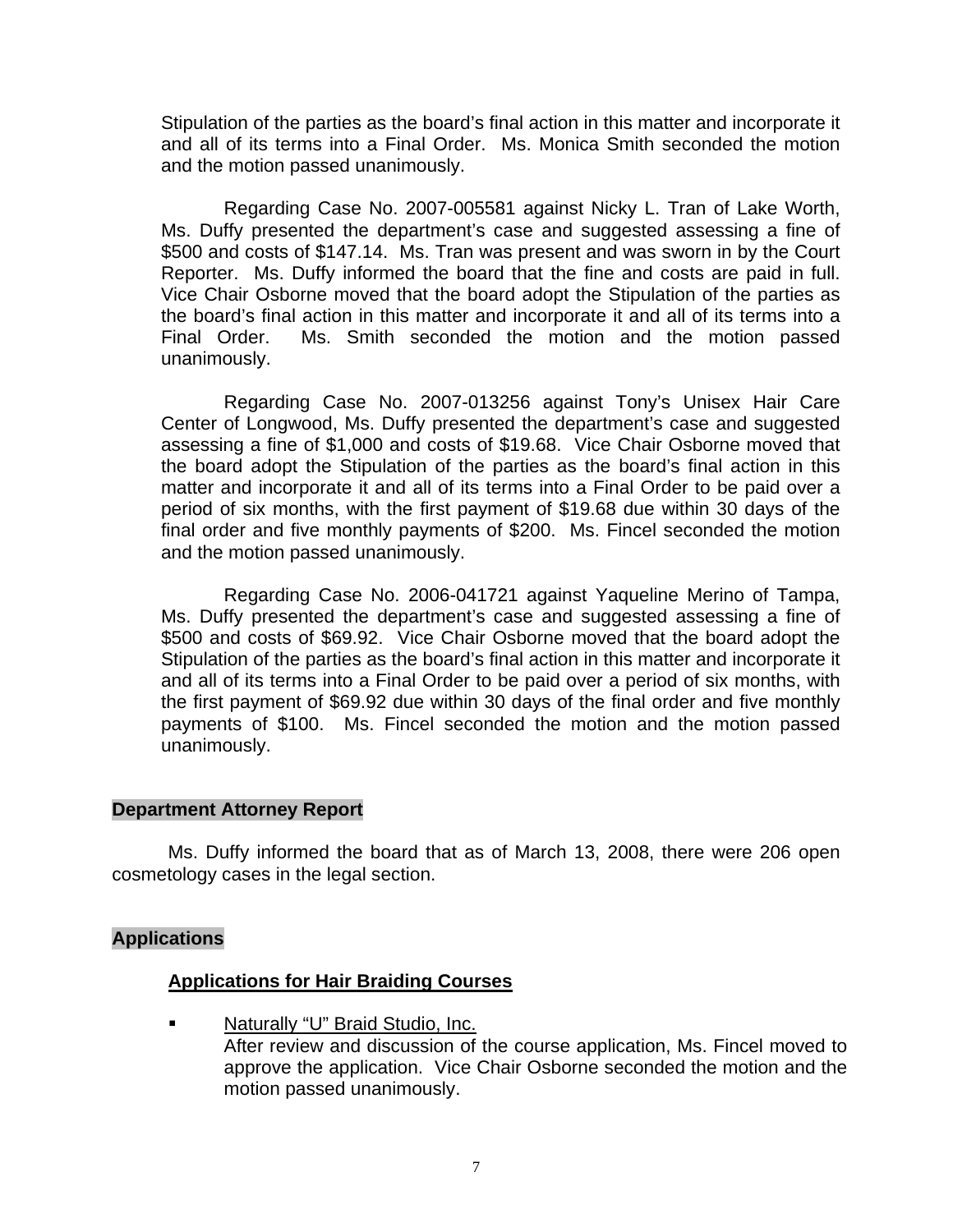# Showtyme International Hair & More

After review and discussion of the course application, Ms. Fincel move to deny the application based on the reference of "alternative hair design" since that practice is beyond the scope of authority of a hair braider and based on the information of the course objective being unclear as to what is hands-on practice versus theoretical. Vice Chair Osborne seconded the motion. The motion passed unanimously.

# **Applications for Hair Wrapping Courses**

 Naturally "U" Braid Studio, Inc. After review and discussion of the course application, Ms. Fincel moved to approve the application. Ms. Smith seconded the motion and the motion passed unanimously.

### **Applications for Body Wrapping Courses**

- Florida Academy of Massage & Skin Care
	- After review and discussion of the course application, Vice Chair Osborne moved to approve the course application with the contingency of removing from the course outline the reference to inch reduction and replace the reference of a body wrapper 'license' with body wrapper 'registration'. Ms. Fincel seconded the motion and the motion passed unanimously.
- **Stacey Rice**

After review and discussion of the course application, Vice Chair Osborne moved that the board approve the application with a contingency that the number of the course hours be included on the completion certificate correcting the typographical error of the word curriculum on the completion certificate. Ms. Fincel seconded the motion. The motion passed unanimously.

### **Continuing Education Provider and Course Applications**

Informed

Course Renewal Application

### HIV/AIDS – 4 Hours Internet

After review and discussion of the course application, Ms. Fincel moved to approve the application with the contingency of correcting license renewal section with the current fee updates and add the pedibath sanitation rule language to the cosmetology salon section. Vice Chair Osborne seconded the motion. The motion passed unanimously.

 Cosmetologycampus.com Course Renewal Application Introduction to OSHA and the OSH Act – 1 Hour Internet After review and discussion of the course application, Vice Chair Osborne moved to approve the application. Ms. Fincel seconded the motion and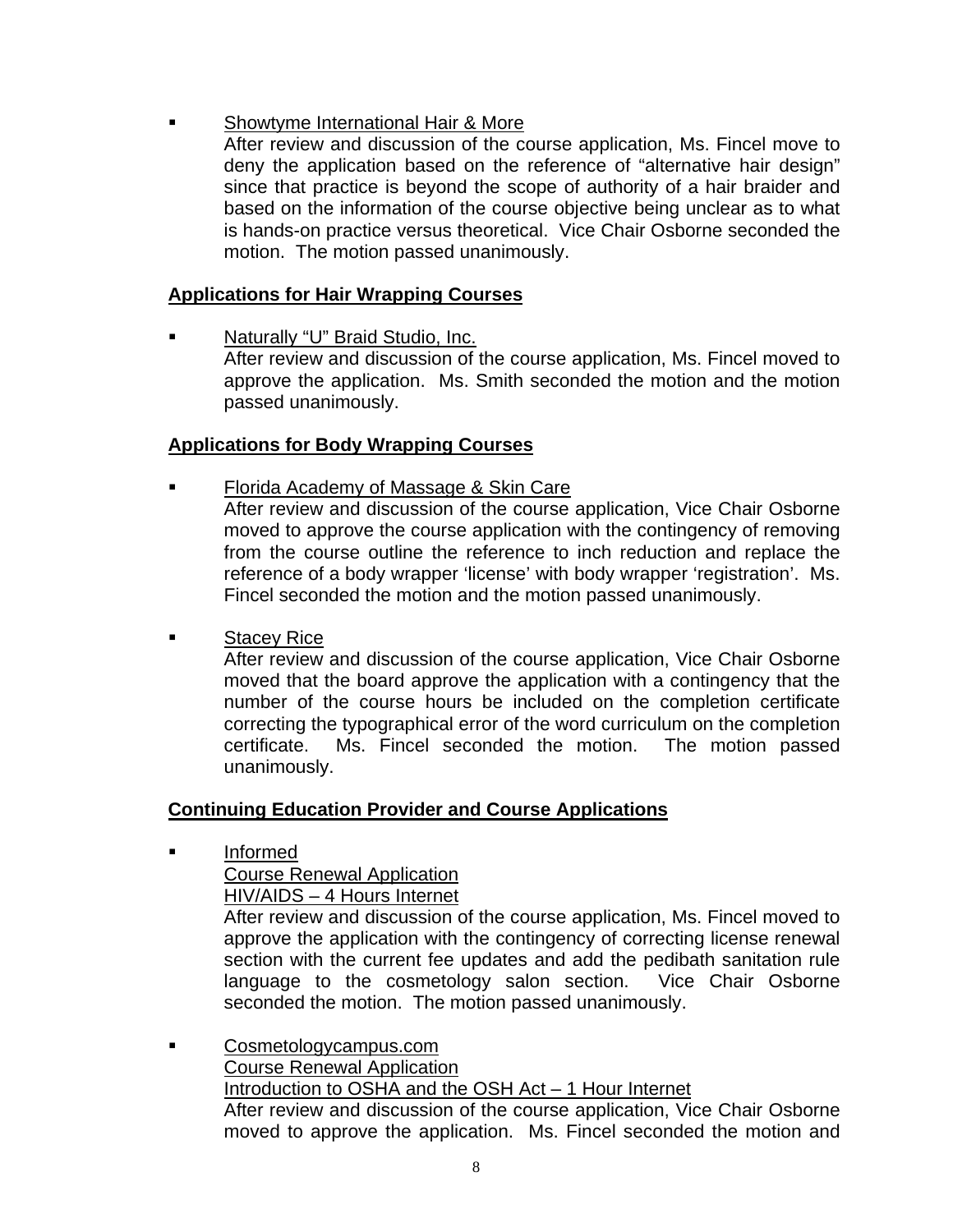the motion passed unanimously.

- Cosmetologycampus.com Course Renewal Application OSHA Health and Safety Programs – 1 Hour Internet After review and discussion of the course application, Vice Chair Osborne moved to approve the application. Ms. Fincel seconded the motion and the motion passed unanimously.
- Cosmetologycampus.com Course Renewal Application Building Your Career – 1 Hour Internet After review and discussion of the course application, Ms. Smith moved to approve the application. Ms. Fincel seconded the motion and the motion passed unanimously.
- Cosmetologycampus.com Course Renewal Application The Easy Way to Become Successful in the Beauty Industry - 1 Hour Internet After review and discussion of the course application, Ms. Smith moved to

approve the application. Ms. Fincel seconded the motion and the motion passed unanimously.

**ASM Beauty World Academy, Inc.**  Course Renewal Application 16 Hour Continuing Education Course

After review and discussion of the course application, Ms. Fincel moved to deny the application based on misleading information reflected in the waxing precaution portion of the HIV infection prevention section; based on an incorrect reference to ethyl or grain alcohol as acceptable antiseptic agents; based on the information regarding cosmetology salon inspections not being current in accordance to 61G5-20.003, F.A.C.; based on missing information of epidermis layers from the epidermis section; and based on incorrect definitions reflected in the vocabulary section. Ms. Smith seconded the motion. The motion passed unanimously.

 Cosmetologycampus.com Course Application

Teaching Methodology – 2 Hours Home Study & Internet

After review and discussion of the course application, Ms. Fincel moved to deny the application based on the information not being relevant to the cosmetology profession. Chair Jowers seconded the motion and the motion passed unanimously.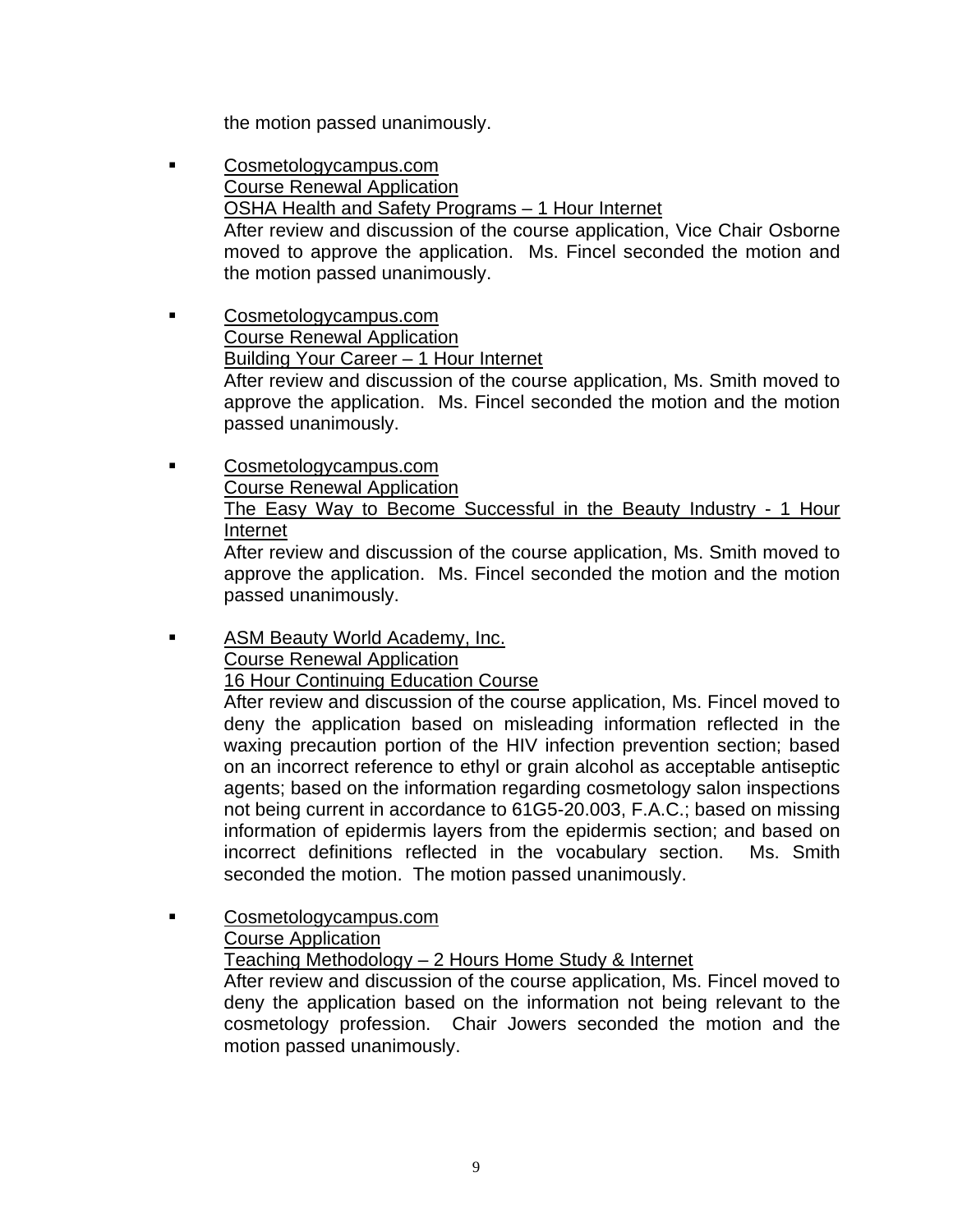#### **Committee Reports**

#### **Continuing Education Committee – Ginny Fincel, Chair**

 Ms. Fincel had no additional report at this time. Ms. Barineau thanked Ms. Fincel for her work regarding the review process of the continuing education course applications.

#### **Rule Committee Report – Donna Osborne, Chair**

 Vice Chair Osborne had no additional report at this time. **Legislative Committee – Donna Osborne, Chair**

 Vice Chair Osborne informed the board that HB415 was progressing through the Legislature.

#### **Old Business**

#### **Brazilian Keratin Treatments**

 At the last meeting, the board agreed to further research Brazilian Keratin Treatments. Ms. Barineau provided the board with material she found on the internet regarding the treatments. Ms. Barineau also contacted the Cosmetic Ingredient Review (CIR) for their position on the product as these treatments are known to contain formaldehyde in the substance that is applied to the hair for straightening purposes. The board agreed that they could suggest that .2 percent or less formaldehyde be used in the treatments as suggested by the CIR but that their laws and rules do not specifically address the subject matter. The board will continue to monitor this issue.

#### **Other Business**

### **Executive Directors Report**

 Financial Report, December 31, 2007 – Operating Account Financial Report, December 31, 2007 – Unlicensed Activity Account

 Ms. Barineau informed the board that as of December 31, 2007, the balances in the Operating and Unlicensed Activity Accounts were \$1,464,191 and \$870,000 respectively.

 Ms. Barineau reminded the board that the fiscal year ends June 30, 2008, and she asked all members to submit their travel reimbursement vouchers as soon as possible.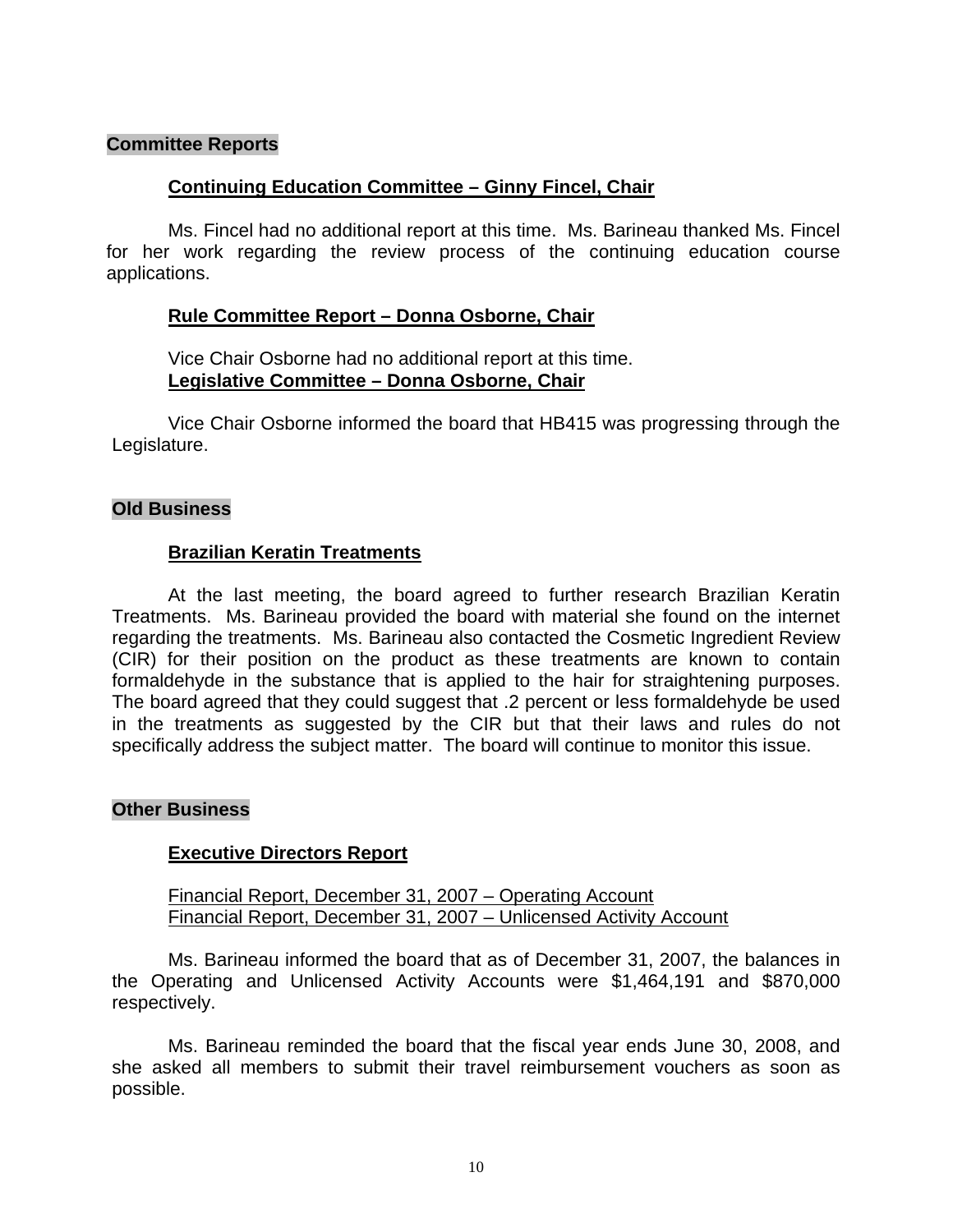### Complaints and Investigative Statistics Report July 2007- February 2008

 Ms. Barineau informed the board that the complaints and investigative statistics report for July 2007 through February 2008 was included in the agenda for informational purposes.

 Ms. Barineau informed the board that the Division of Regulation's Inspectors are distributing the Consumer Protection Flyer to salons during inspections. To ensure that all salons are in compliance with the positing requirements, the notice will also be posted on the board's website, and it will be distributed at the upcoming Premiere hair show.

# **Board Attorney's Report**

# Board of Cosmetology Rules Report – January 2008

 Mr. William Oglo, Assistant Attorney General, informed the board that the recent amendments to their rules were adopted.

 The Division of Regulations noticed several contradictions in the citation rule 61G5-30.004, Florida Administrative Code. The board discussed the proposed amendments and agreed to the following changes:

- Three violations of the safety, sanitation or other salon requirements specified in Rule 61G5-20.002, F.A.C. - \$200
- Four violations of the safety, sanitation or other salon requirements specified in Rule 61G5-20.002, F.A.C. - \$250
- Five violations of the safety, sanitation or other salon requirements specified in Rule 61G5-20.002, F.A.C. - \$500
- If there are more than five violations, a case should be opened.

 Ms. Barineau will discuss these proposals with the Division of Regulation and with the Office of the General Counsel and provide their comments at the next board meeting.

# **Regulation Report**

Ms. Barineau stated there was nothing further to report at this time.

# **Bureau of Education and Testing**

Ms. Barineau stated there was nothing further to report at this time.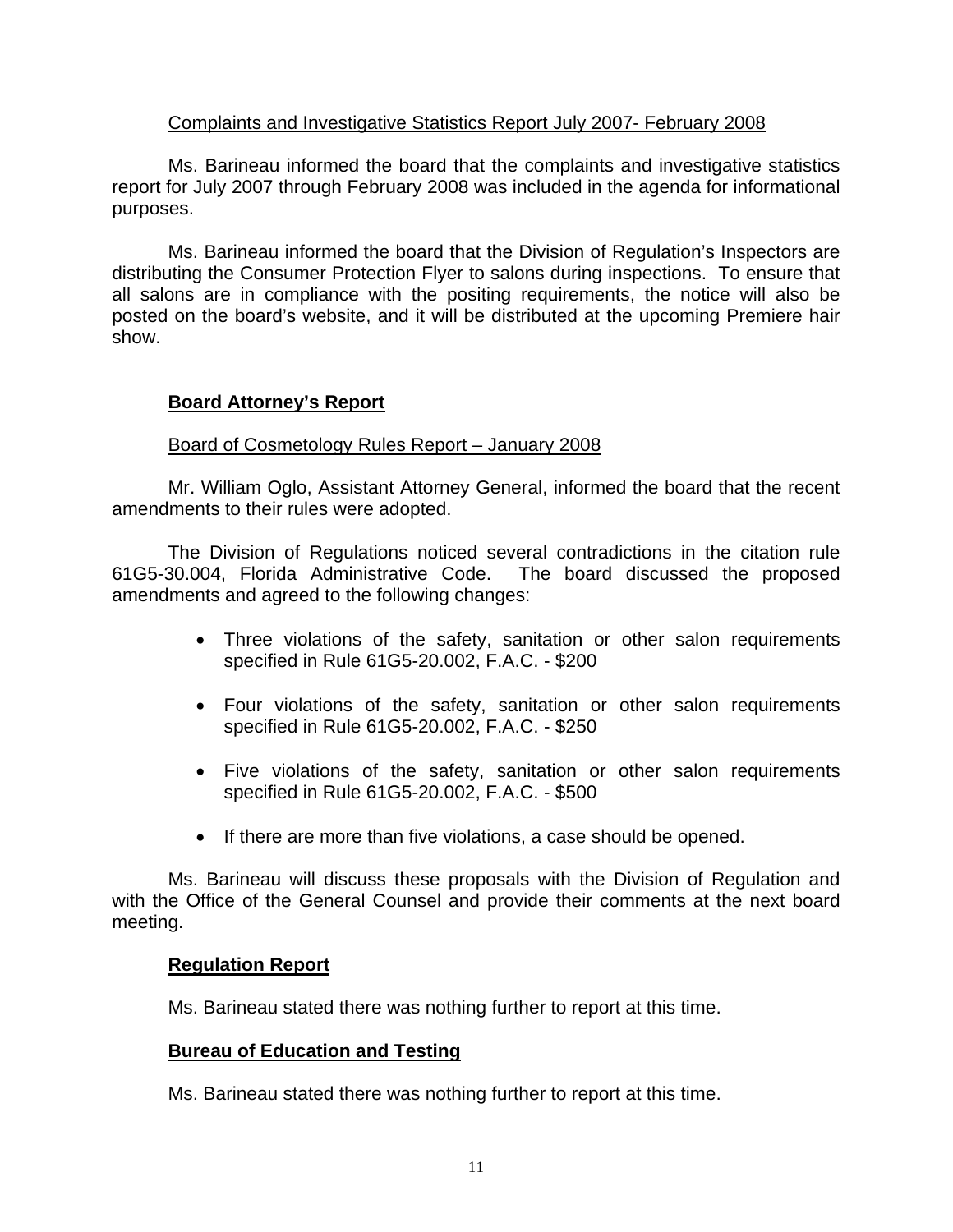#### **Board Member Comments**

There were no further comments.

#### **Chairperson Comments**

 Chair Jowers expressed her appreciation to the board members for their time, effort and dedication to the cosmetology profession.

### **Public Comments**

#### Ebraiding.net, LLC Regarding Florida Hair Braider Registration

 Ms. Carol Smith, Mr. Sahande Sy, Mr. Mathias Kouadio and Ms. Carrie Crawford from Ebraiding.net introduced themselves and gave a brief overview of their company. Mr. Sy noted that Ebraiding.net is attempting to reach an amicable solution for its Florida members who are not able to add hair extension and wefts as part of their hair braiding practice. Mr. Oglo provided Mr. Sy with an overview of the law making process and noted that Chapter 477, Florida Statutes, does not give the Board authority to amend their rule to allow a registered hair braider to add extensions and wefts, and that a statutory change would be necessary to allow the practice of adding extensions and wefts by a registered hair braider.

 Ms. Maya Thomas added that she worked with former Representative Willie Dennis, the original sponsor of Florida's hair braiding license law, and that the original proposal required hair braiders to complete 300 hours of education for the registration. Ms. Thomas stated that she was surprised when the number of hours required for the hair braider registration was reduced to 16 and that adding extensions and wefts was removed from the original language.

 Chair Jowers stated that in 1998, she too worked with former Representative Dennis and was surprised that the language had been amended reducing the education requirement and excluded the extensions and wefts. Chair Jowers added that in her experience with adding or removing extensions that cutting, shaving, coloring and styling are practiced in conjunction to the hair braiding service.

 Ms. Fincel stated that her school teaches hair extensions in their cosmetology program and that they sew in or glue in the artificial hair.

 Ms. Khady Ndiaye noted that hair braiding is a part of the African-American culture and that many cosmetology programs do not teach the students how to actually braid the hair. She indicated that adding extensions does not require cutting the hair and, hair extensions are required most of the time when performing hair braiding.

 Ms. Ernisa Barnwell stated that adding hair extensions is a core attribute to hair braiding and that hair braiding is considered a culture. Ms. Barnwell added that California and Nevada had cases involving similar situations and that some states do not regulate hair braiding under cosmetology, and that the practice is regulated by the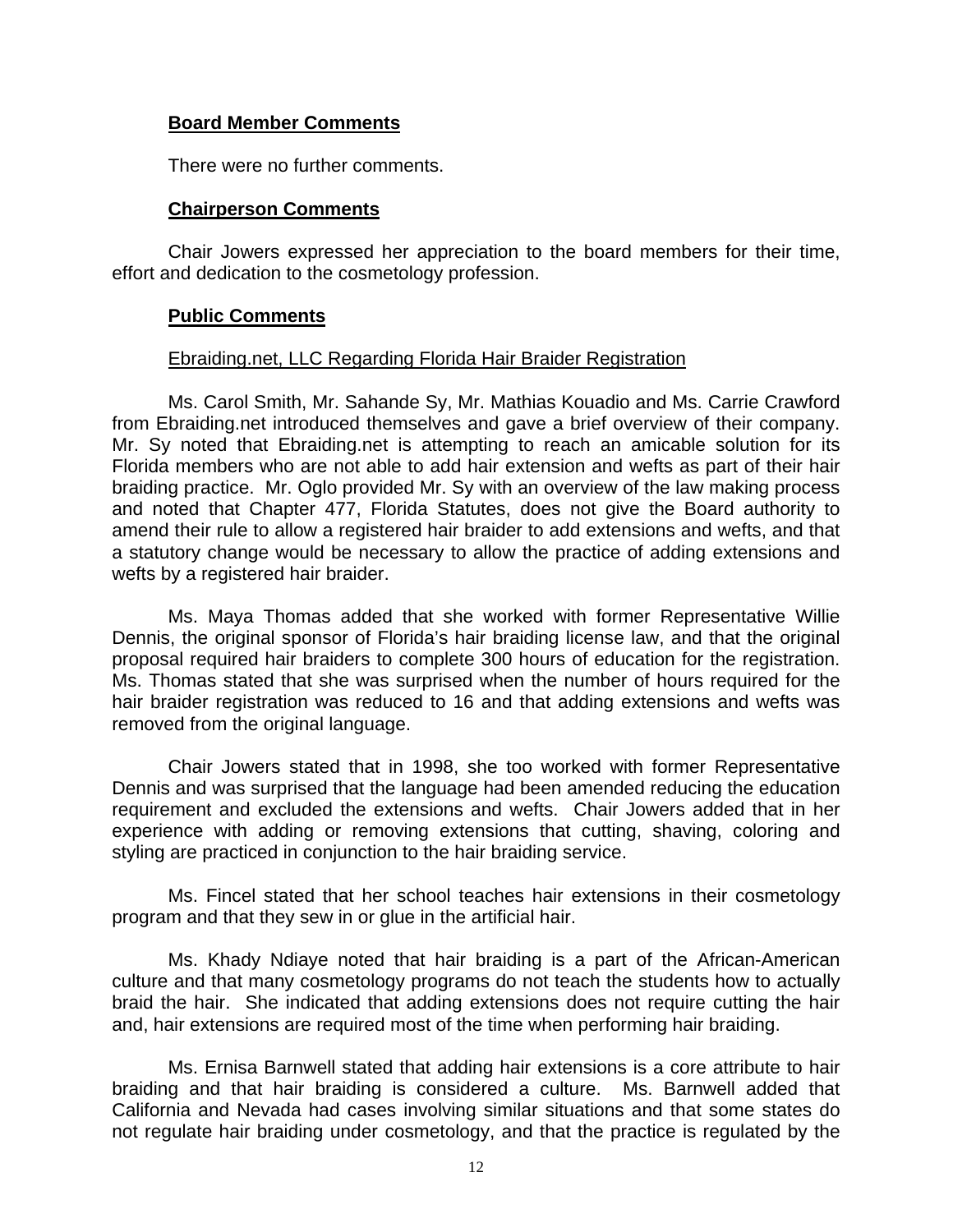Public Health Department.

 Ms. Crawford suggested a reasonable alternative would be to reclassify hair braiders from registrants to specialists, thus, allowing the addition of extensions and wefts. Ms. Crawford requested the board make an official assessment of the situation and requested the board declare a moratorium regarding the recent citations written to hair braiders for unlicensed activity.

 Mr. Oglo read the definition of a hair braider, Section 477.013, Florida Statutes, and reminded the audience that the board is unable to provide advice contradicting the cosmetology law.

 Mr. Rick Wallace, Florida Association of Beauty Professionals (FAB), informed the Ebraiding.net attendees that in order to change or amend the law they should contact a legislator for assistance. Mr. Wallace added that he could assist them with contacting Representative Jennifer Carroll on this issue.

 Mr. Hassan Diop indicated that the options being offered are all long term and lengthy, and was hopeful that a compromise could be reached regarding the current situation. Mr. Diop stated that he cannot do his job without adding extensions and, he will be forced to close his braiding shop.

 Chair Jowers suggested the group conduct a summit to discuss the issue, contact legislators for assistance, and provide any proposed legislation to the department and the board for comment. Mr. Wallace offered FAB's assistance with formulating a summit.

### Letter From Ms. Keri Graham Regarding Princess Parties

 The board discussed the letter from Ms. Keri Graham regarding cosmetology licensure requirements for princess birthday parties for little girls which will include pinning up hair, painting fingernails and applying makeup. The board agreed that licenses are necessary to offer this service. Mr. William Oglo, Assistant Attorney General, will respond to Ms. Graham.

### Email Inquiry From Ms. Deborah Groves Regarding Hot Stone Therapy

 The board discussed the email inquiry from Ms. Deborah Groves regarding hot stone therapy. The board decided that facial specialists, full specialists and cosmetologist can perform hot stone facials. Ms. Barineau will respond to the inquiry.

### **Dates and Locations for Future Meetings**

 Monday, July 28, 2008 – Orlando (There is a possibility that an additional day will be added to this meeting in order to incorporate a Rules Workshop)

Monday, October 13, 2008 - Ocala